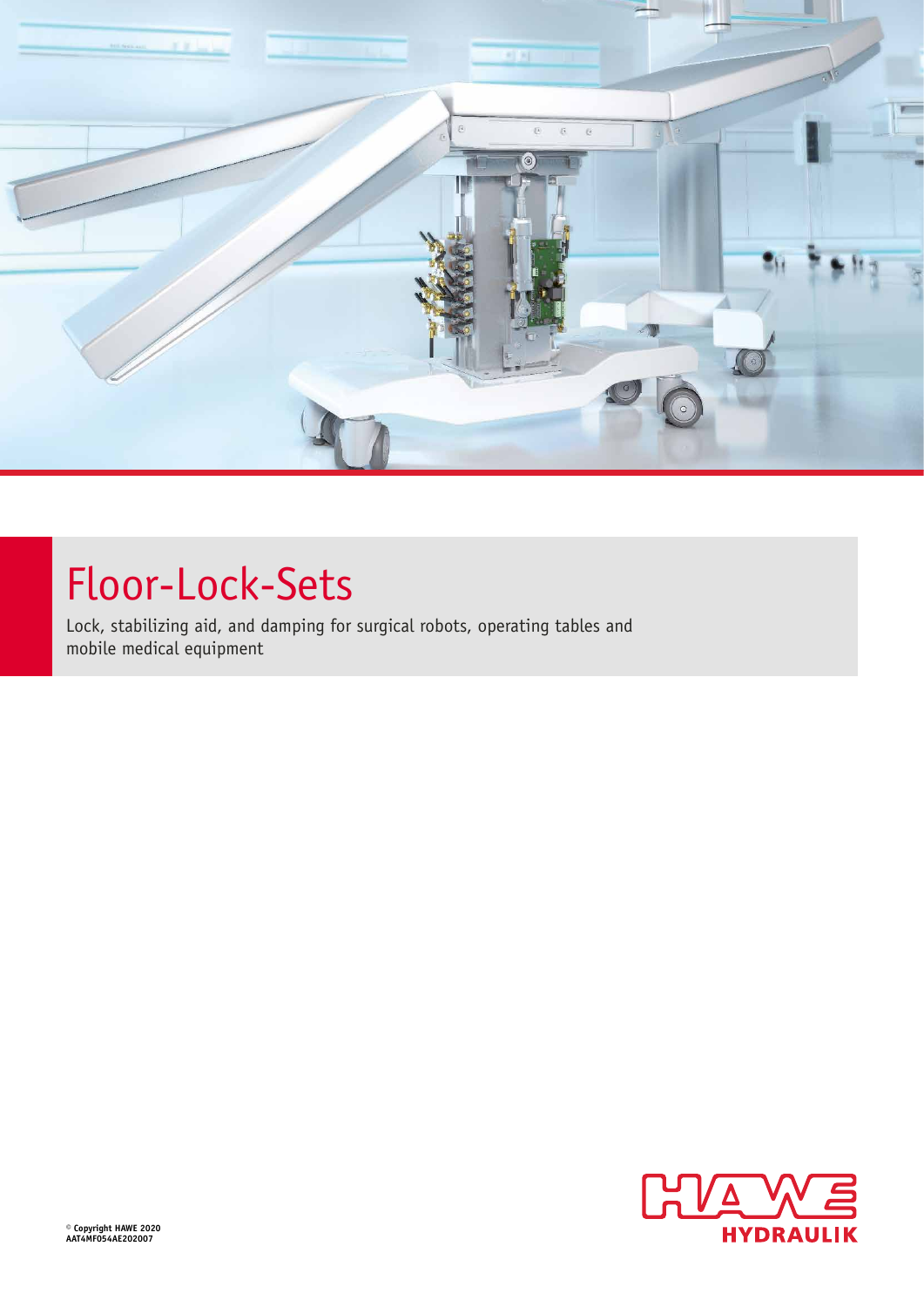

# **Floor-Lock Sets**

During use, mobile medical equipment such as operating tables or surgical robots must be secured and supported, regardless of flooring. At the same time, maximum safety must be ensured - a top priority in ongoing clinical operations. With the increasing emergence of hybrid operating rooms, these topics will be of tremendous importance in the future. HAWE offers you a number of solutions.

- Locking, damping, and stabilizing aid
- Versatile use, such as for operating tables or surgical robots
- Increased patient safety: improved stability under load during movement/during treatment
- Easy to integrate into existing systems
- Usage with even or uneven flooring

# **Product Portfolio**

# **Traditional system**

In traditional systems, the caster and support cylinder are implemented separately from each other. These systems are preferred in price-sensitive markets. Integrated into the medical equipment in a compact design, these versatile systems made by HAWE play a crucial role in achieving greater mobility and flexibility.

#### **HAWE / RHOMBUS twin caster system**

The twin caster series developed in conjunction with the renowned caster manufacturer RHOMBUS (Colson) offer an optimal expansion for the HAWE floor lock systems. A HAWE hydraulic cylinder incorporated into the caster makes this a highly integrated and versatile system compared to the traditional solution, allowing customers to meet the growing needs of the markets for even more flexibility, mobility and safety.

# **Floor-Lock** "Selfcompensating"

Two cylinders extend completely and raise the medical device by approx. 3 mm. The two other cylinders are extended until they make contact with the floor. The integrated pressure switch indicates this to the control unit, and the movement stops after a brief shut-off delay. The medical equipment is raised on this side in accordance with the load and the setting of the pressure switch.

# **Floor-Lock** "Non-selfcompensating"

The four cylinders are extended to the end stop and lift the medical device about 3 mm off the castors.

# **Passive "Vibration damping system"**

Four cylinders are extended until they make contact with the floor. The medical device (e.g., surgical robot) will not be raised. Since a force is applied toward the floor in all four corners, the system does not rock.

# **Application example**

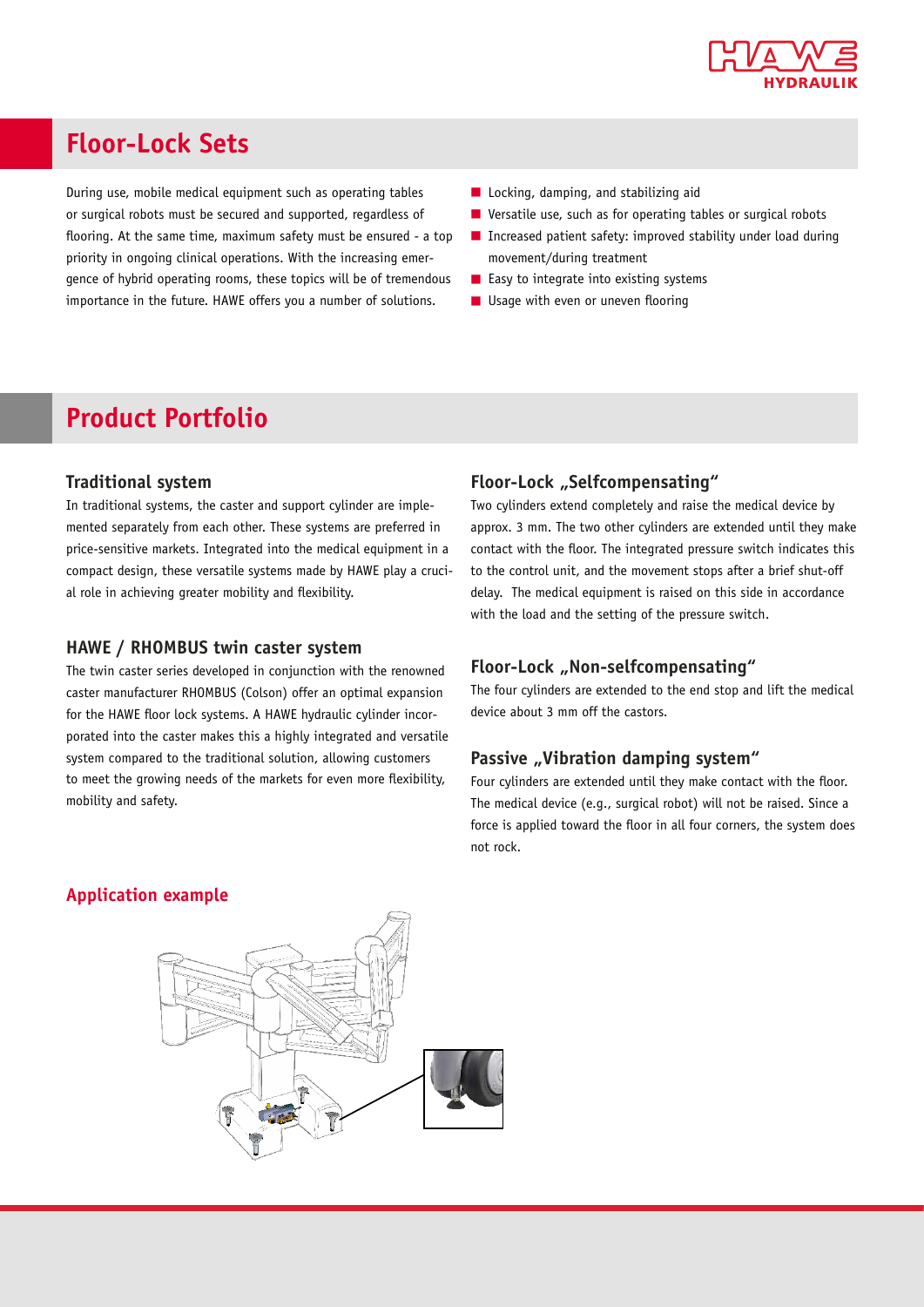

# **Floor-Lock-System**

| Force (nominal)                             | up to 250 kg per cylinder*   |
|---------------------------------------------|------------------------------|
| Stroke                                      | up to 30 mm                  |
| Leveling                                    | up to 10 mm                  |
| Traditional floor lock system               | Cylinder and caster separate |
|                                             | from each other              |
| HAWE/RHOMBUS-CASTOR                         | Highly integrated, compact   |
| <b>SYSTEM</b>                               | system                       |
| <b>CASTOR SYSTEM</b>                        | system                       |
| Vibration damping system                    | Passive behavior             |
| * statical, 4 times safety against bursting |                              |

# *Example: Floor lock system*

**Power Unit**

| Type                | A065                |
|---------------------|---------------------|
| <b>Size</b>         | $65 \times 65$ mm   |
| Pressure (standard) | 120 bar             |
| Pressure (max)      | 150 bar             |
| Rate of delivery    | approx. $0.6$ l/min |
| Protection class    | IP <sub>50</sub>    |
| Order No.           | 607-8002-2          |

# **Valve manifolds**

| Non self-compensating type |            |
|----------------------------|------------|
| Emergency release          | yes        |
| Order No.                  | 590-8015-0 |
|                            |            |
| Self-compensating type     |            |
| Emergency release          | no         |
| Order No.                  | 590-8018-1 |

# **Cylinder**

| Type LF16 |                            |
|-----------|----------------------------|
| Design    | Stand-Alone without caster |
| Stroke    | $15 \text{ mm}$            |
| Order No. | 190-8018-3                 |

# **Type RHOMBUS**

| Design        | Integrated into Rhombus- |
|---------------|--------------------------|
|               | twin caster              |
| <b>Stroke</b> | $30 \text{ mm}$          |
| Order No.     | 190-8062-0               |





*HAWE*



*Valve block Non self-compensating*





HAWE standard floor lock sets offer optimally matched solutions. Customized solutions are possible as well. Our extensive experience with individual needs allows us to quickly and efficiently implement your requirements. Feel free to contact us.